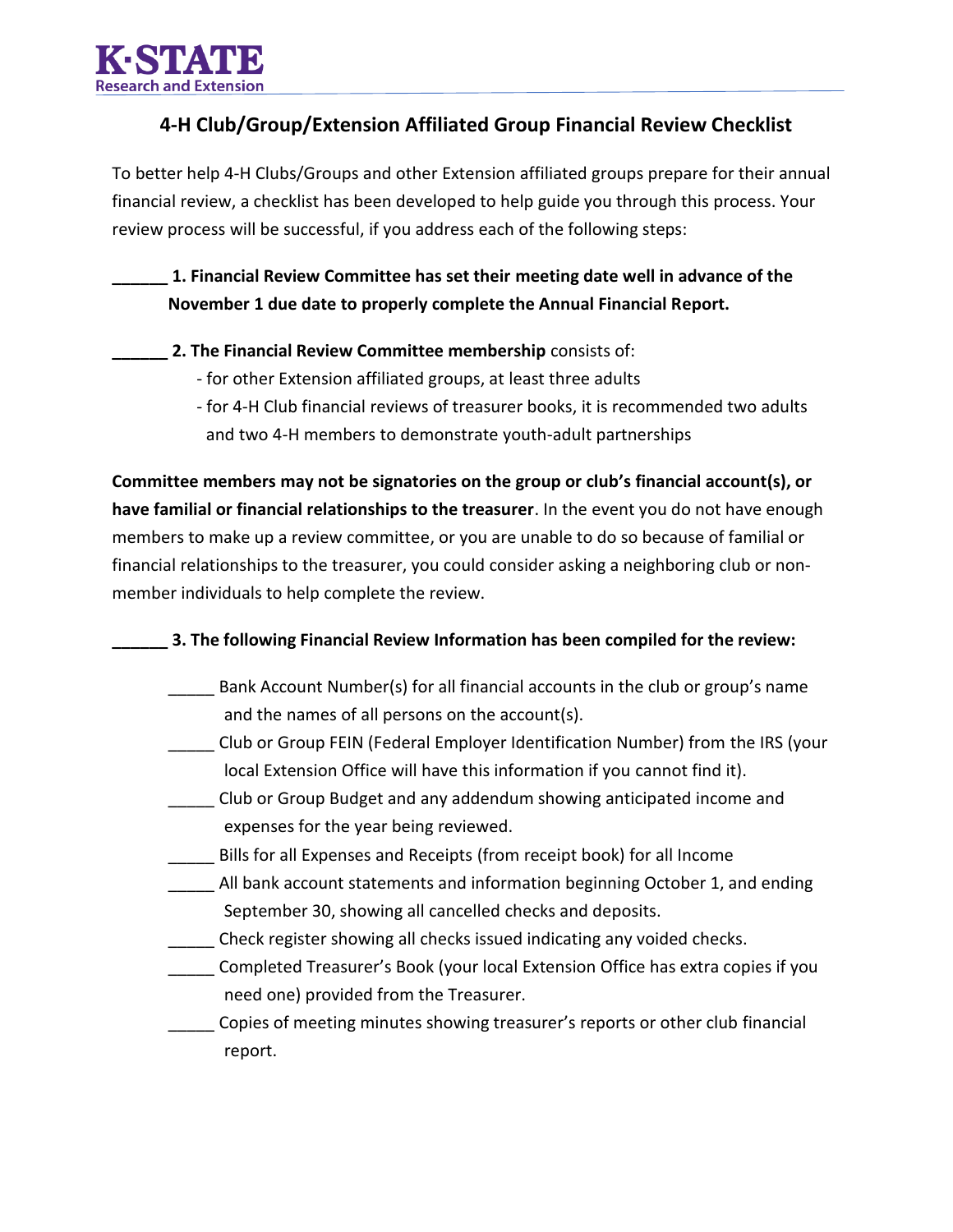| 4. When performing the Financial Review the committee should consider the<br>following procedures:                                                                                                                         |  |
|----------------------------------------------------------------------------------------------------------------------------------------------------------------------------------------------------------------------------|--|
| Check each month's reconciled bank statement and canceled checks. Make sure<br>that the check register postings are current and complete.                                                                                  |  |
| Examine all voided checks. If a voided check is not on file, verify that the check<br>has not cleared the bank.                                                                                                            |  |
| Total all funds received. Verify that receipts were written and that funds received<br>were listed on the check register or ledger report.                                                                                 |  |
| Total all deposits made to the bank account(s). This total should equal the total of<br>all funds received.                                                                                                                |  |
| Total all expenditures. Verify that a written bill (or store receipt) is on file for each<br>expenditure. Verify that all expenditures were paid by check, not cash. Review all<br>checks for at least two (2) signatures. |  |
| Examine the Annual Financial Report and/or the yearly summary of club expenses<br>(see page 24 of the "The 4-H Treasurer's Record Book" 4-H 474, revised<br>September 2012)                                                |  |
| The treasurer's total balance at the beginning of the year, plus all funds received,<br>minus all expenditures, must equal the treasurer's total balance at the end of the<br>year.                                        |  |
| Examine club/group minutes for monthly financial reports and club/group<br>approval of all expenditures.                                                                                                                   |  |
| Examine the club/group inventory sheet (if one is available) and make sure that a<br>letter or receipt is on file for each item, documenting donor and value.                                                              |  |
| Note up to five major financial events or activities of the club/group. Make sure<br>the Income and Expense is listed for each. Some events may only involve<br>income, some expense, and some both.                       |  |
| Note any unusual expenses or income.                                                                                                                                                                                       |  |
| Note any conditions or concerns after reviewing the club's financial records.                                                                                                                                              |  |
| Note any recommendations upon finishing the review, passing these on to the<br>club/group Treasurer for adjustment as needed.                                                                                              |  |